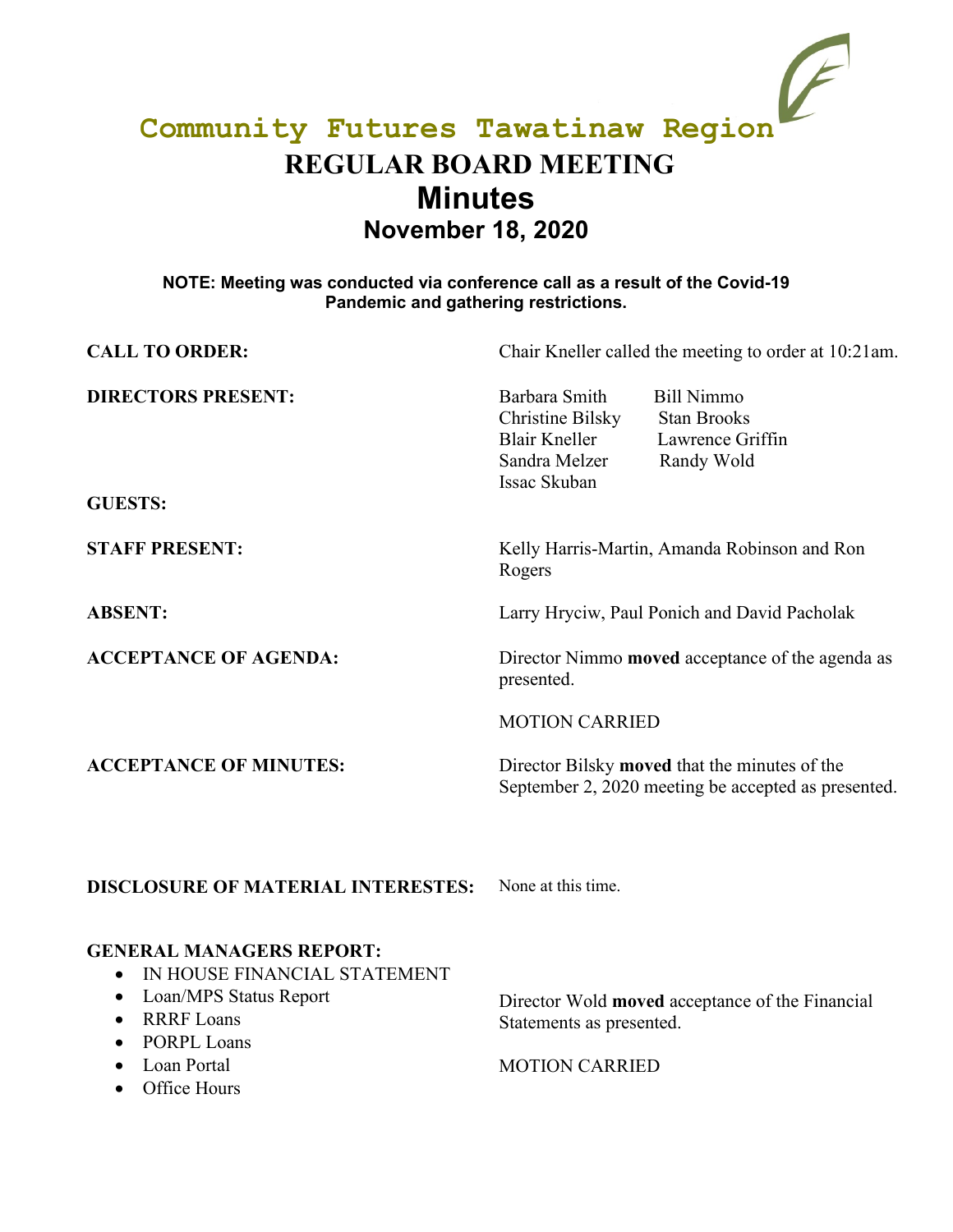- CFTR Capacity Building/Networking/Marketing
- CFTR Course Offerings
- Power Up North Conference 2020 and 2021
- Landing Valley Destination Region
- Customer Service & Ambassador Training
- LoveLocal Morinville
- Human Resources/Safety Policies

Chair Kneller **moved** to accept the General Managers Report as presented.

MOTION CARRIED

### **COMMUNICATIONS & MARKETING REPORT:**

Facebook/Instagram

Director Giffin **moved** to accept the Communications and Marketing Report as presented.

MOTION CARRIED

## **YOUTH IN BUSINESS REPORT:**

-Bizkids, Adulting, Lemonade Day

Director Bilsky **moved** to accept the Communications and Marketing Report as presented.

MOTION CARRIED

#### **OTHER BUSINESS:**

Update Covid resiliency Plan Change to Board Meeting Dates:

- January 20, 2021
- March 17, 2021
- May 19, 2021
- June 16, 2021
- September 15, 2021
- November 17, 2021

Director Giffin **moved** that under the Covid resiliency Plan the General manager is authorized to approve initial RRRF applications up to \$40,000 and also an addition \$20,000 through round 2 applications of the RRRF.

MOTION CARRIED

Director Smith **moved** acceptance of the changes to the Board Meeting Dates from the 1st Wednesday to the 3rd Wednesday of the following months: January, March, May, June, September and November..

PRESENTED AMMENDED

MOTION CARRIED